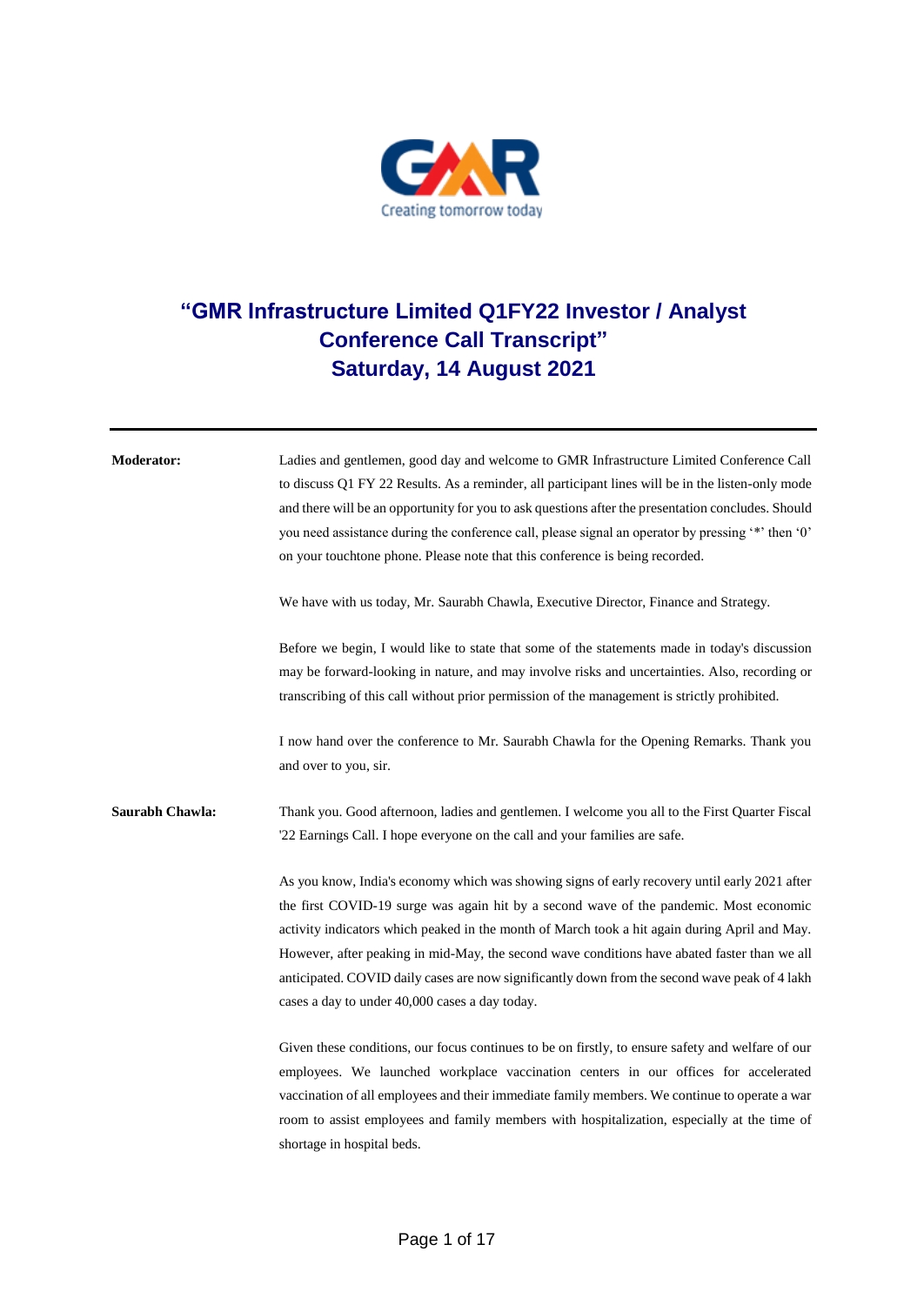

Secondly, we ensure that adequate liquidity was always maintained in our operations. We completed offerings of non-convertible debentures at Delhi airport and raised about Rs..3,257 crores. The proceeds of the NCDs were utilized to refinance the outstanding debt of about USD 289 million due in fiscal year '22 and to partly finance the Phase-3A expansion.

We completed the financial closure at Goa for a CAPEX of a new Greenfield International Airport amounting to about Rs.26 billion. We also completed divestment of the Kakinada special investment region and have received the first tranche of consideration of INR1,692 crores out of the total consideration of INR2,719 crores Additionally, about INR1,027 crores is to be received in the next two to three years which is contingent upon certain agreed milestones. As part of the agreement, 51% equity stake held in Kakinada SEZ through GMR SEZ and Port Holdings Limited is divested to Aurobindo Realty and Infrastructure Private Limited.

Thirdly, we initiated cost saving measures mainly through consolidation and reopening of terminals as per the demand/supply dynamics. Due to second wave, we closed Terminal-2 in May of 2021, which was reopened in October 2020 post the first wave of the COVID pandemic. As we speak right now, it is again being reopened in July as the traffic has recovered substantially since the trough of month of May.

Fourthly, our focus continues to be on the completion of CAPEX as per schedule. In Delhi, Hyderabad and Goa airports 47% 62% and 35% of overall progress has been achieved respectively as on July 31, 2021.

Lastly, and very importantly, we've been taking proactive steps to expedite activities for completion of the demerger within fiscal year '22. In this regard, process for obtaining requisite approvals from the relevant stakeholders, especially the financial and operational creditors were initiated. I'm happy to announce the approvals for the demerger from majority of the financial creditors is now in place. We just await the judicial process to be concluded by the NCLT to formally record the approvals from the financial creditors and shareholders in a NCLT convened meeting.

Coming to the business front, GMRs businesses which have been impacted by the lockdown measures of the government due to the second surge of COVID is on a recovery path.

I want to talk first on the airport business. The second wave of COVID significantly impacted traffic at the operational airports, bringing the domestic passenger numbers down to ~20% of peak COVID level in this May from a level of ~70%. However, traffic has now recovered and has reached near post first wave highs.

To give you some perspective on the airport's performance, let me speak on how Delhi airport is performing. Since reopening in May 2020, Delhi airport daily average passenger peaked in February of 2021 and domestic and international traffic reached 71% and 31% of pre-COVID levels respectively. In May 2021, domestic and international traffic of passengers declined to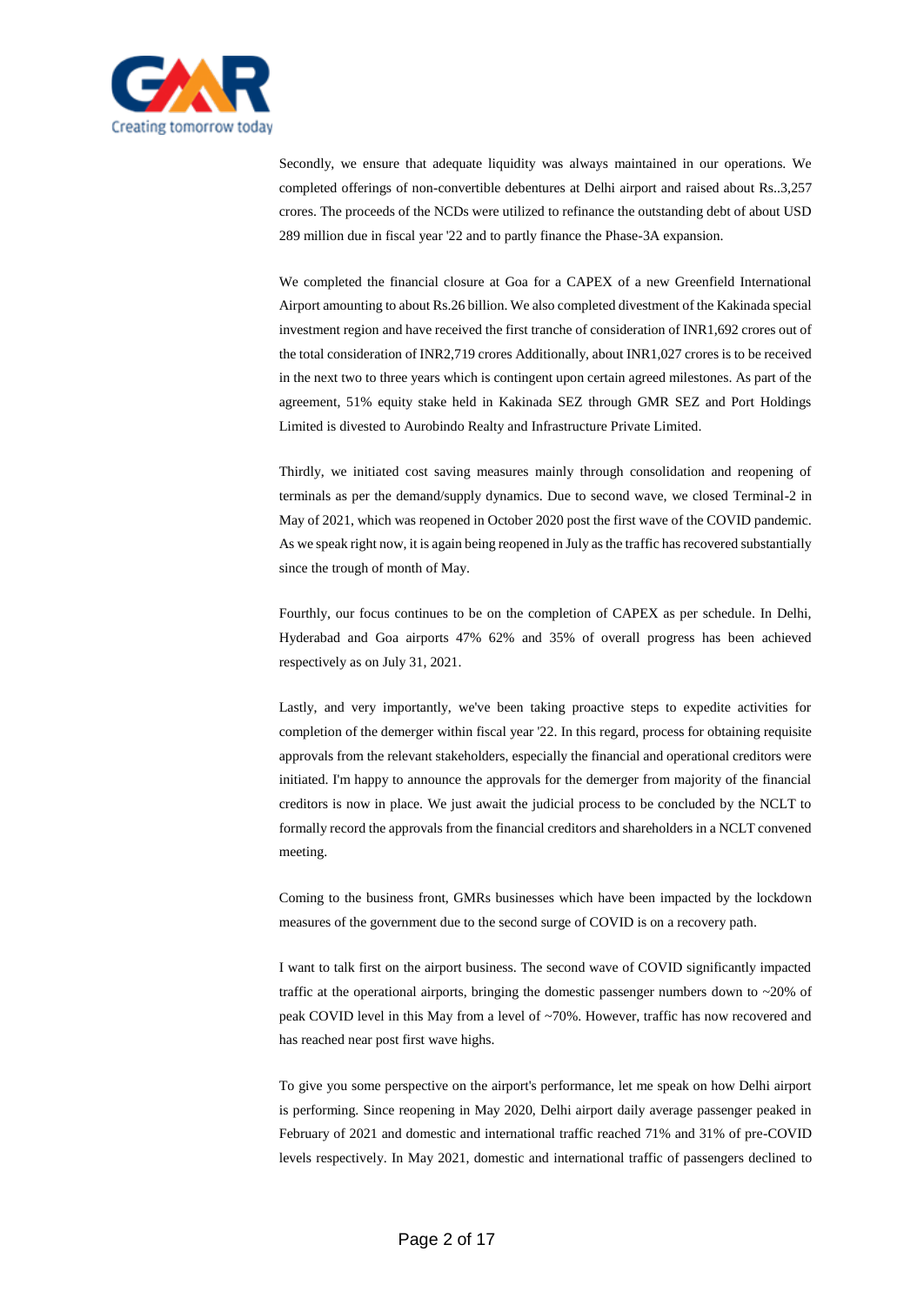

19% and 11%. But as COVID cases subsided, domestic and international traffic has turned around and has reached a level of 67% and 21% during the week ended August 8, 2021.

Trend was similar for Hyderabad airport, as the domestic and international traffic peaked at 72% and 29% of pre-COVID level in February 2021 and declined to 18% and 10% respectively in May 2021 and now has quickly increased back to 67% and 19% during the week ended August 8, 2021.

Indian airport traffic is supported mainly by the visiting friends and relatives, which contribute to almost 50% of total domestic passenger traffic, whereas leisure travel has contributed between 20% to 25%. The quick turnaround and surge in traffic is encouraging considering Government of India imposed curb on the capacity of the airlines at 50% from June 2021, which was later revised to  $65\%$  from July  $5<sup>th</sup>$ , and as on date, this has now gone up to 72.5%.

Cargo business continues to be resilient and was not impacted much by the second wave with the traffic at above 85% of pre-COVID level for both Delhi and Hyderabad airports.

We expect traffic to gain further momentum, with the reducing trend in COVID cases, lifting of government restrictions on airline capacity and the increased pace of vaccination.

India's daily new COVID cases remain stable and low while vaccination is picking up pace. About 52 crores vaccine doses have already been administered as on August 11, 2021 in India.

Metro cities which are core to our businesses have recorded much higher vaccine coverage than the India average. Going forward speed of vaccination is set to improve due to increased production of Covishield and Covaxin. Additionally, rollout of Sputnik and Johnson & Johnson doses will further strengthened vaccination program. The Government of India is working on vaccinating all citizens by December end of 2021 and when I say vaccinating all citizens, I mean, double doses wherever required.

Globally too, countries have resorted to fast vaccination measures to unlock the economy, which will provide further boost to international traffic. Globally, about 450 cr doses have been administered so far. The effect of vaccination in other countries can also be seen from the fact that July 2021 was the busiest month for Britain's Heathrow Airport since March 2020, as the passenger numbers surged to about 1.2 million as travel restrictions were eased. Only this morning, UK has increased flights from India to 34 a week.

Air bubbles arrangement will continue for the next few months aiding the recovery of international traffic. Currently, air bubbles arrangements are with 28 nations including USA, UK, Canada, Germany, France, etc., During COVID second wave, most nations had banned entry of Indian travelers. Post moderation of the second wave, various countries including Netherlands, United Arab Emirates, US, UK, Qatar, Germany, Lebanon, Maldives, France, Spain and Cambodia have lifted now ban on the Indian travelers. Additional driver for traffic is also expected to be fleet addition by major Indian airlines and entry of new airlines, including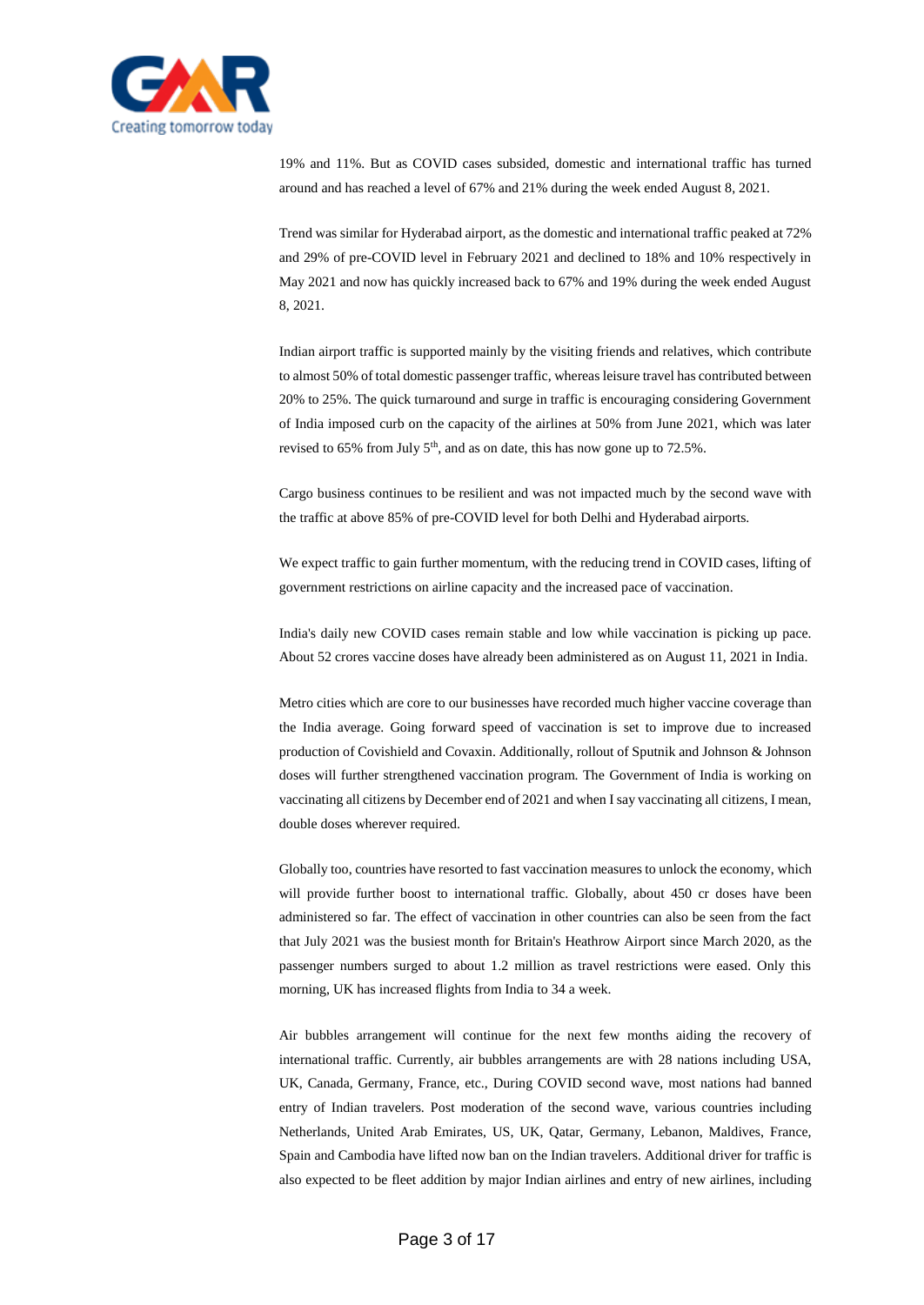

Jet Airways, which will aid expansion of the operating capacity. Media sources indicate that four entities, SMV Aviation, Turbo Megha Airways, Jet Freight Logistics and SpiceXpress and Logistics have applied for NOCs from the Ministry of Civil Aviation to start scheduled air passenger services and air cargo services. Market expansion from entry of new airlines suggests significantly higher potential for traffic growth in India. Based on all these key factors, we anticipate a return to pre-COVID level of traffic in our Indian airports by end of fiscal year '22 driven primarily by the domestic segment.

Coming to other sources of revenues for our airport business, CPD, for example. Even during the ongoing pandemic, we were successful in monetizing land at a Hyderabad airport. Boston Living, an incubation venture of INCOR signed definitive agreements with GMR Hyderabad Aero City to develop co-living and service residences. As part of the agreement, GMR Hyderabad AeroCity will lease land to Boston Living to develop 0.5 million square feet space.

During Q1 of this fiscal year, we also executed industrial partnership with Group ADP, our 49% shareholders in the airport platform, demonstrating our intent to cooperate with each other with a shared global vision for the airport sector. This marks a new significant step to build the world's largest airport alliance to welcome passengers and leverage both groups expertise to continuously improve operations. This industrial partnership allow us to systematically explore and seize the opportunities to design the future of our industry with the ambition to set the highest standards in terms of performance, operations, hospitality and sustainability.

I would like to highlight a notable development in the airport sector. Airports Economic Regulatory Authority of India Bill, 2021 was recently passed in the parliament. The bill amends the definition of major airport allowing tariff determination of group of airports. It would help encourage the development of smaller airports. This approach would help in the development of more airports through the PPP route, thus, expanding the air connectivity to relatively remote and far flung areas. We expect the bid opportunities to gain momentum in India due to this bill.

On the Energy business, power demand and coal supply are improving as the lockdown is easing up. In our power plant in Kamalanga, we clocked the best operational performance in Q1 fiscal year '22 with the PLF of 83%. However, in July, the PLF was marginally down at 77% basically impacted due to the maintenance of unit-1.

In the Warora plant, the PLF of 54% in Q1 was impacted by lower supply of linkage coal from mines, lower rates on the exchange and delayed realization from discoms. Our PLF in July '21 improved to 67% due to improvement in the rates on the exchange and greater availability of coal.

On Kamalanga, we have received a favorable order from APTEL. As per the APTEL order passed on August 6, 2021, all the amount due and payable to Kamalanga by Bihar discom due to various changes in law events shall be paid along with the carrying costs in accordance with law within six weeks from 6th August 2021. Kamalanga is entitled to recover expenditure involved in the procurement of alternate coal due to shortfall in domestic coal supply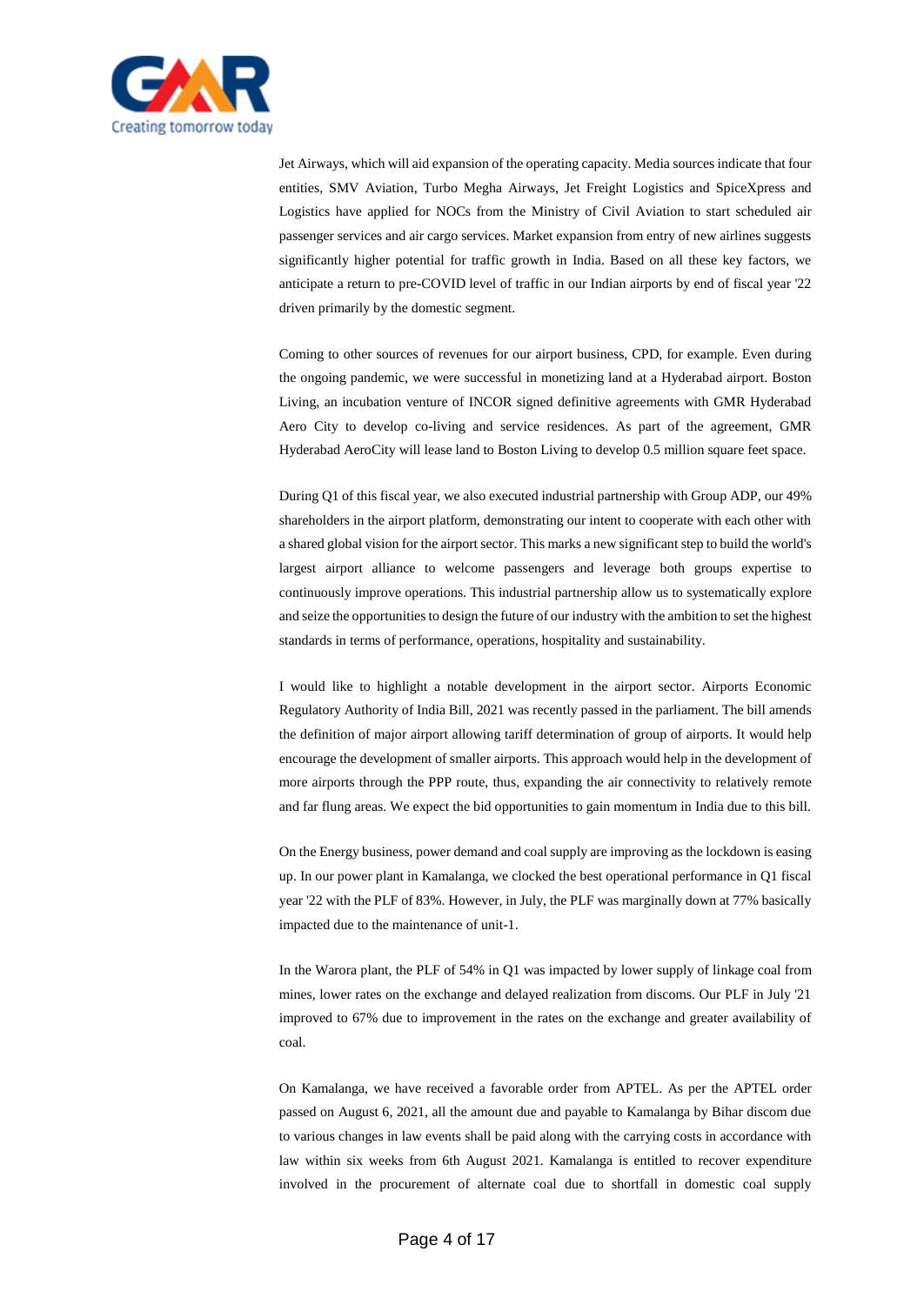

corresponding to scheduled generation pertaining to Bihar PPA, thereby restoring Kamalanga to the same economic position as before, as if there was no change in law event that had happened.

PT GEMS, our investment in the Indonesian coal mining company was able to showcase its strength despite COVID by reporting sales growth of 4% YoY and EBITDA margin of USD 14.6 per ton for Q1 fiscal year '22. This is primarily driven by 16% YoY increase in realization. Per ton cost reduced by 11% YoY to USD 26.5 per ton in the Q1.

This quarter has been significant due to the following:

It is the best quarter in PT GEMS history in terms of PBT, generated about USD 129 million; Highest coal production in a quarter since inception despite adverse weather conditions;

Robust EBITDA margins of USD 136 million which is almost USD 14.6 per ton.;

And finally, a final dividend of calendar year 2020 of USD 75 million was declared in May 2021. Additionally, an interim dividend for calendar year 2021 of USD 75 million was declared in April of this year.

The market prices of coal continue to be bullish with increased demand from China, which is reflected by PT GEMS profitability for the period. Market prices are expected to be in the current range for the next few months, as the spat between China and Australia is not coming to any resolution as we speak.

Thermal coal continues and remains to be an important source of fuel for developing countries in Asia and our business will remain well-positioned to benefit from this growing demand in the emerging markets.

On the Highways business, Hyderabad, Vijayawada Expressway traffic increased by 61% YoY to 8.4 million vehicles during April '21 to June '21. However, per day average volume decreased by 36% month-on-month in the month of May due to the lockdown, but bounced back by 30% month-on-month in June '21 and 24% in July '21 as the lockdowns were eased.

Toll at Ambala-Chandigarh Expressway has been suspended since October 12th due to the farmer agitation. In this regard GMR Ambala-Chandigarh Expressway has declared a force majeure event under the concession agreement and has notified NHAI. As per the concession agreement, GMR Ambala-Chandigarh Expressway is entitled to compensation for this force majeure event by way of extension in the concession period, reimbursement of O&M costs, etc., claim for force majeure up to March '21, has been filed by us.

On the status of arbitration award on Hyderabad-Vijayawada project, an independent expert appointed by the sole arbitrator has submitted his report on the quantification of claims. Arguments will be made from September 22<sup>nd</sup> for finalization of the claim amount. As per the management expectation based on external legal opinions and valuation performed by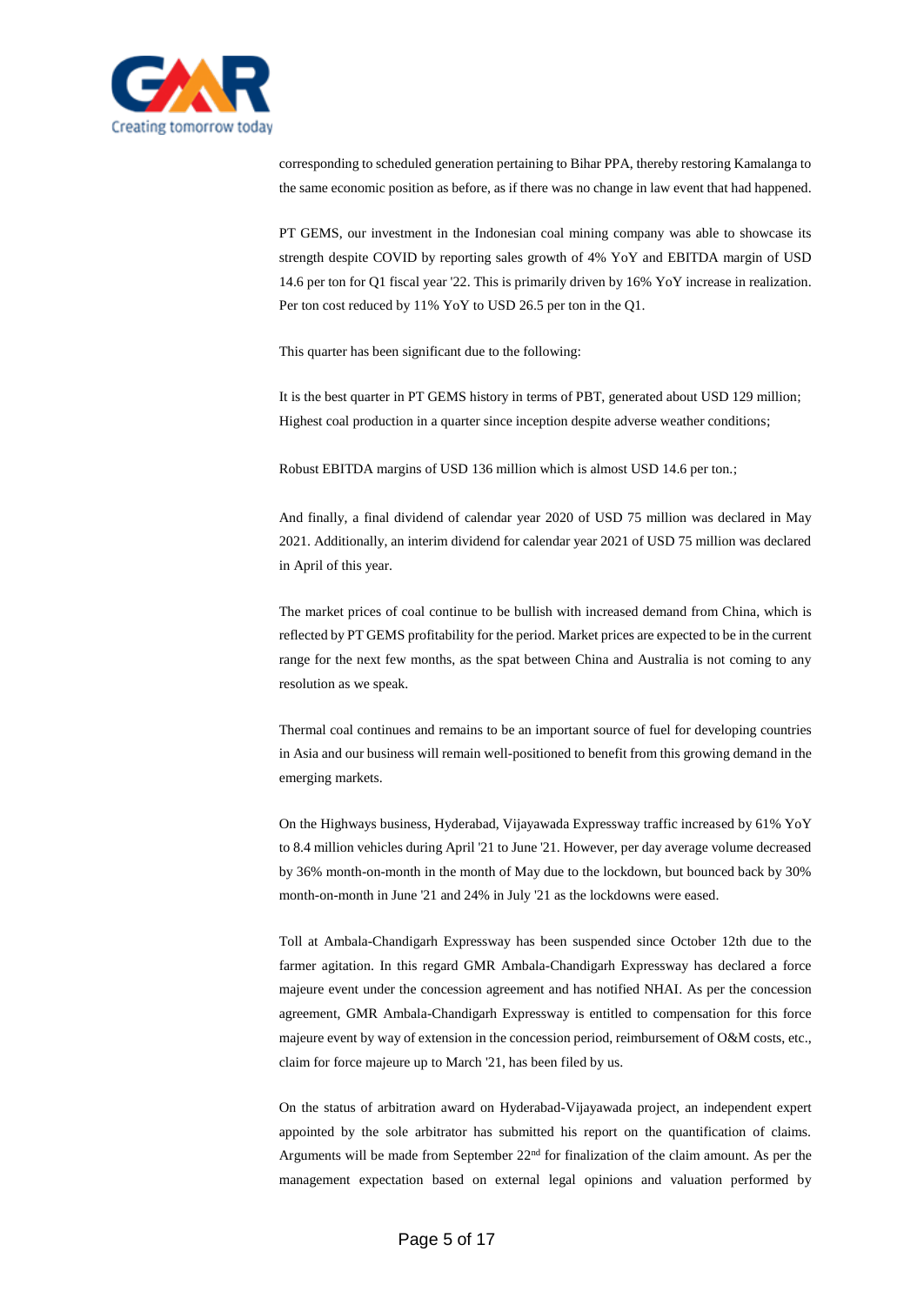

independent experts, the recoverable amounts are in excess of INR 1,900 crores as at March 31, 2021.

On the Dedicated Freight Corridor project, the construction work is picking up pace. As you know, GMR along with its partner, SEW have been executing an EPC contract to construct a part of the Eastern Freight Corridor that is 181 kilometers of Mughalsarai to New Karchana in UP and 236 kilometers of New Karchana to New Bhaupur UP lines. Around 74% of Package 201 and around 80% of Package 202 has been completed.

I would also like to briefly touch on the best practices and recognitions received by GMR Group on the ESG front. On the airports front, Delhi Airport received the Platinum Recognition in the Green Airports run by ACI Asia Pacific in over 25 million passenger categories. It has been adjudged the Best Regional Airport in India and Central Asia for the Third Consecutive Year in 2021 by Skytrax. It is bestowed with COVID-19 Airport Excellence Award for Providing Exemplary Safety Protocols during the global pandemic, making it the only airport in India to be ascribed this category. Hyderabad Airport received ACI Asia Pacific Green Airports Gold Recognition in 2021, and adjudged the Best Regional Airport in India and Central Asia by Skytrax. It also bagged the Third Rank of the Cleanest Airport in India and Central Asia Category, Fourth in the Best Airport Staff in India and Central Asia and Sixth Ranked in the Best Regional Airports in the Asia Category by Skytrax. Hyderabad airport also commissioned its second 5 MW Solar Power Plant in July '21.

On the Energy Business front, some of the safety performance highlights were Kamalanga's plant's Loss Time Injury Frequency Rate, which is LTIFR and Loss Time Injury Severity Rate which is LTISR of 0.00 in Q1 fiscal year '22. The same was achieved at the Warora plant for this particular quarter.

In PT GEMS corporate, social, economic, and environmental responsibility programs are constantly aligned with the seven core subjects of ISO 26,000 and support the UN Sustainable Development Goals. PT GEMS through its subsidiaries has won several awards certifications in the field of environmental management, which include Green Rating for Proper to PT Borneo Indobara from Ministry of Environment and Forestry for the Achievement and Performance in the Field of Management and Monitoring of Mining Environment of Subsidiaries for the period 2018 to 2020. Blue Rating for Proper to PT Kuansing Inti Makmur from the Ministry of Environment and Forestry for the Achievement of Performance in the Field of Management and Monitoring of Mining Environment of Subsidiaries for the period 2018 to 2020.

The presentation which we have sent to you with all the financial numbers is available with you. If not, you can download it from our IR section on our website. We are available to respond to your questions on this call and offline post the call.

Now I would like to open the forum where my colleagues from the corporate and the businesses can answer your queries. Thank you so much.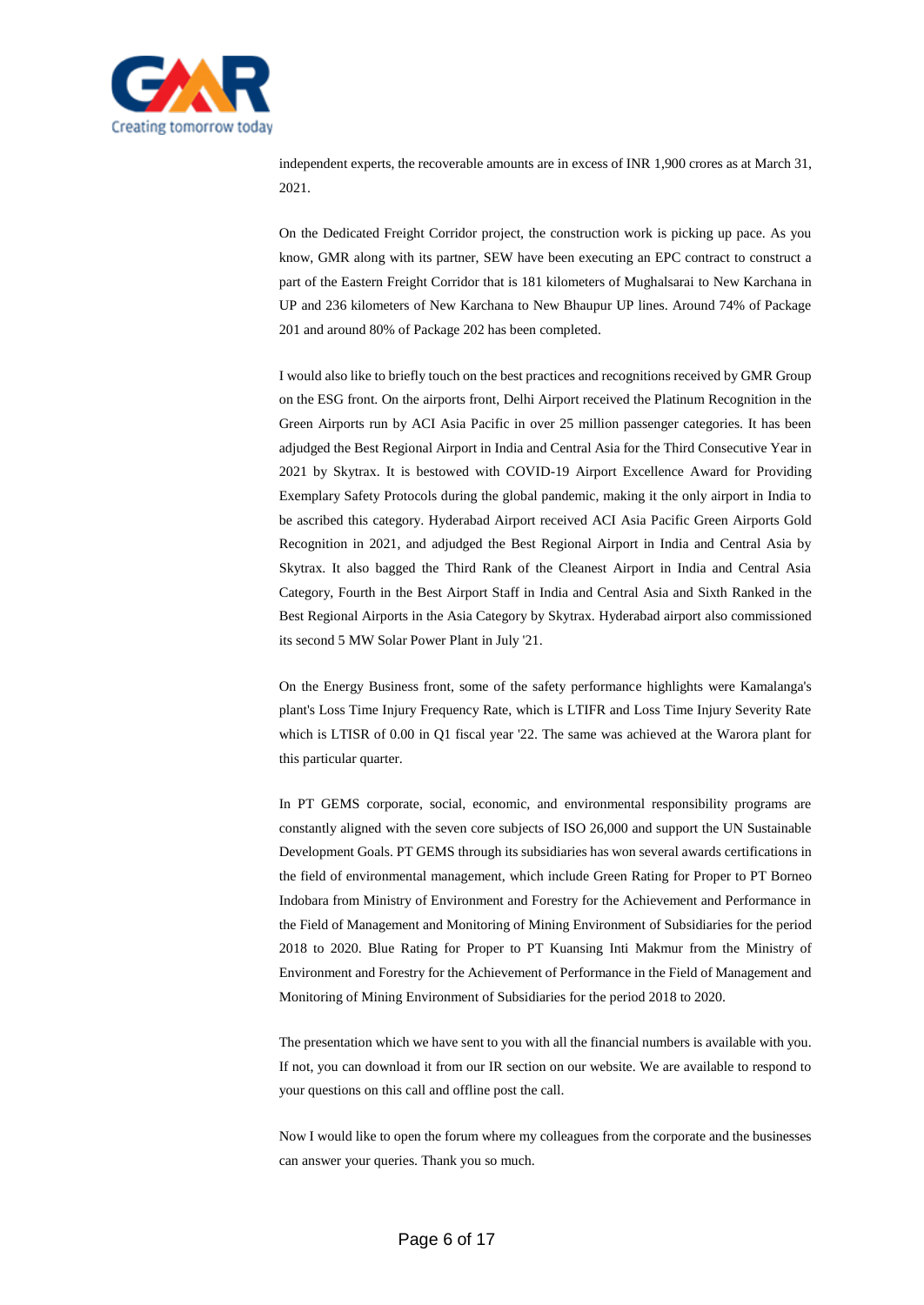

| Moderator:           | We will now begin the question-and-answer session. The first question is from the line of Mohit<br>Kumar from DAM Capital. Please go ahead.                                                                                                                                                                                                                                                                                                                                                                                                                                                                                                                                                                                                     |
|----------------------|-------------------------------------------------------------------------------------------------------------------------------------------------------------------------------------------------------------------------------------------------------------------------------------------------------------------------------------------------------------------------------------------------------------------------------------------------------------------------------------------------------------------------------------------------------------------------------------------------------------------------------------------------------------------------------------------------------------------------------------------------|
| <b>Mohit Kumar:</b>  | Congratulations on raising money this year, financial closure at Goa, raising NCDs at Delhi<br>Airport. Of course, it has been a challenging environment for us. My first question is around the<br>rephasing of projects at DIAL and GHIAL mentioned in the PPT. Can you just let me know the<br>new commissioning deadline for DIAL and GHIAL                                                                                                                                                                                                                                                                                                                                                                                                 |
| <b>GRK Babu:</b>     | As far as the DIAL is concerned, we have originally planned in April '22 which last year we<br>have shifted to June '23. And because of the second wave is expected to end by September 2023<br>as far as the DIAL is concerned, Hyderabad is getting closed by December '22 and Goa in August<br>of 2022.                                                                                                                                                                                                                                                                                                                                                                                                                                      |
| <b>Mohit Kumar:</b>  | Given that we are coming very close to the demerger, is there a broad understanding between<br>the financial creditors on the way our balance sheet will look like? And when can be expected<br>to be made public, in the sense, that we as an analyst community could see it?                                                                                                                                                                                                                                                                                                                                                                                                                                                                  |
| Saurabh Chawla:      | Well, you're right, I mean, there is an agreement in place and their understanding is much better.<br>Based on that understanding, we have been given the in-principle approval for the demerger to<br>go through. If you look at on our IR website, there is a kind of a proforma balance sheets of both<br>the demerged entity and the original entity available there. That's still a proforma one. Because<br>as debt reduces, these numbers will continue to change. Any capital raise that happens, these<br>numbers are subject to change, but there is a general proforma guidance that is already given<br>there.                                                                                                                      |
| <b>Mohit Kumar:</b>  | Lastly, on the corporate debt, which is 45 billion at the end of June '21, we have received 17<br>billion from Kakinada land parcel, I'm guessing that is post June '21. So is this money been used<br>to reduce the corporate debt further?                                                                                                                                                                                                                                                                                                                                                                                                                                                                                                    |
| Saurabh Chawla:      | Yes, some part of it has been used for reduction of corporate debt and some part has been used<br>for investment in some of our projects, which are under development, for example, the Bajoli<br>Holi project of ours, the hydro project required some further investment from the corporate. So,<br>it's a multitude of end use that has been effected from the sale proceeds of Kakinada SEZ.                                                                                                                                                                                                                                                                                                                                                |
| <b>Moderator:</b>    | The next question is from the line of Abhiram Iyer from Deutsche CIB Center. Please go ahead.                                                                                                                                                                                                                                                                                                                                                                                                                                                                                                                                                                                                                                                   |
| <b>Abhiram Iyer:</b> | Congratulations on the good set of numbers despite the pandemic. My questions are three-fold<br>and primarily related to the Delhi airport. One is can you give a bit more details on the Bharti<br>Realty deal, how it has sort of progressed from when we had the discussion last time around<br>because there's no specific update on movements since the last call? The second is when would<br>you expect the cash from the Bharti Realty to come and sort of alleviate the balance sheet<br>because cash has gone down for Delhi international airport while repayments upcoming and<br>CAPEX requirements are obviously still on. Is there any specific funding plan for the Delhi<br>airport as well, could you just elaborate on that? |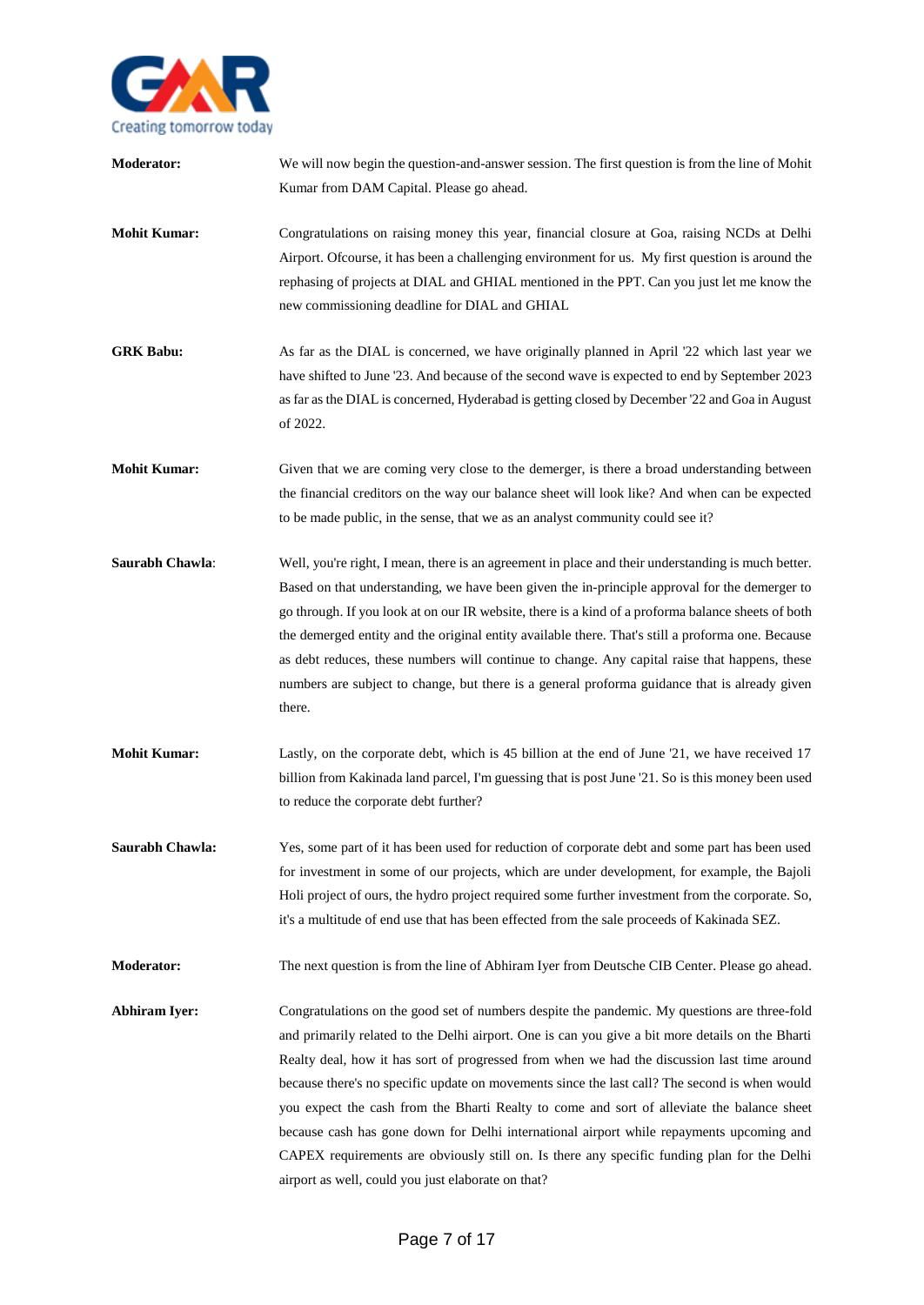

- **Saurabh Chawla:** So, I leave the detail answer to be given by GRK Babu, but just generally the deal with Bharti is on. There was certain delay because of certain approvals that were yet to be received, which now have been received and the cash flow from Bharti is expected to begin imminently very-very soon.
- **GRK Babu:** I think we are expecting Bharti deal shortly. And as far as this DIAL funding plan is concerned, the total project cost has already been tied up through debt what we have raised and also internal cash and we have also had a lease financing. As of now, once the Bharti money also is a part of our expansion cash. Once this Bharti money is received and lease financing is tied up, we may not need right now any further cash for expansion, but we are looking into further details because of the delay of this project by three to six months. There may be an increase in interest during construction. To that extent, we may have to tie it up that right now we are not looking into that, but we may look at it up after about six months.
- Abhiram Iyer: Sir, there was a hearing on the AAI arbitration with respect to the fees due to the AAI which we are obviously contesting under force majeure. Has there been any update and when would be the next hearing?
- **GRK Babu:** The case was heard on 11<sup>th</sup> August. AAI has raised certain points, but the court has adjourned the case, the division bench to  $17<sup>th</sup>$  September '21, and single judge case is posted to  $28<sup>th</sup>$ September '21.
- **Moderator:** The next question is from the line of Atul Tiwari from Citigroup. Please go ahead.
- **Atul Tiwari:** One more question on the corporate level debt and other liabilities. So, after the receipt of this money from Kakinada SEZ sale, how much is corporate debt left as of today broadly?
- Amit Jain: As far as the corporate debt is concerned, as of June, the corporate debt is close to Rs. 4,500 crores, which if you look at in March was about Rs. 4,600 crores, so, there is a reduction of corporate debt and that reduction what just now Saurabh also mentioned was because we received some money from the Kakinada deal, so that money was used to repay our corporate debt. So, corporate debt as of June is Rs. 4,500 crores.
- **Atul Tiwari:** So, Kakinada money has come in after June right that has reduced the corporate debt, right?

**Amit Jain:** Yes.

- Atul Tiwari: Has there been a substantial reduction from that Rs.17 billion rupees that came, any idea about how much of that was used to pare down the corporate debt?
- Amit Jain: So, if you see this money was coming over a period of time, so, we had received major portion by March itself, so, by March a major portion was utilized for debt payment and other activities which was highlighted. So, from March till June, in Q1 we received Rs.130 crores. The total amount was used to repay our corporate debt.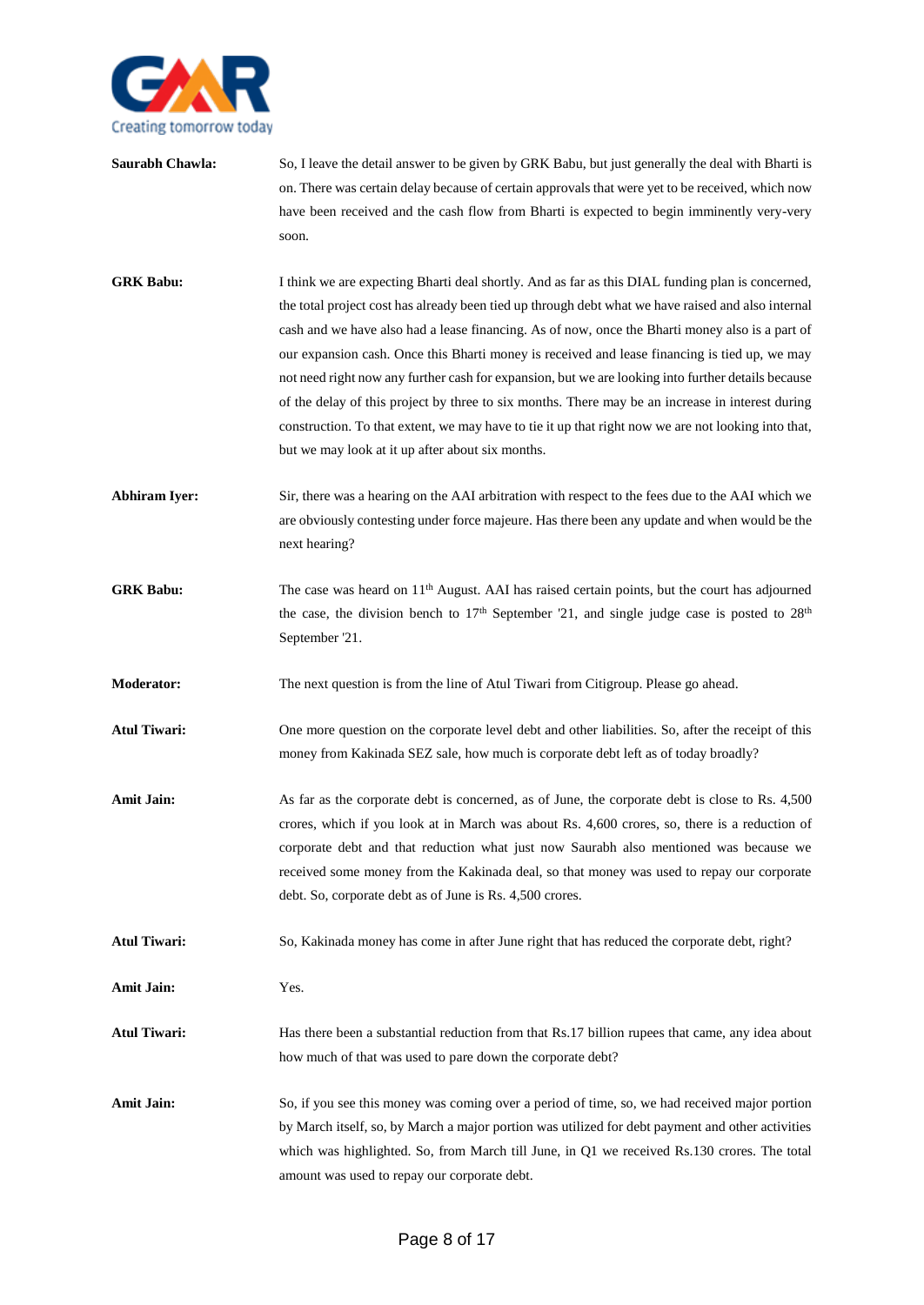

**Atul Tiwari:** So after June, there has not been much of a reduction, right, like between June and August, it has broadly been the same level because I thought that a bunch of that money came like in August and end July, but that's not right, right? **Amit Jain:** So the number is as of June, not August. **Atul Tiwari:** Second very broad question is now that we are very close to the demerger and if I look to notesto-accounts, obviously the holding company has given corporate guarantees for energy assets as well, some debt and some preference shares, etc. What is the total corporate guarantee and what is the understanding with the creditors on that issue? Will that corporate guarantee be crystallized or how do you plan to take care of it or will going ahead the new airport entity continues to have that corporate guarantee on the balance sheet? **Saurabh Chawla:** Yes, so, in some cases, there will be continuing corporate guarantee. It is not going to crystallize because the agreement is already there in place. The underlying assets continue to service those debts, right. And as those debts come off, obviously, we will be working towards reducing those limited corporate guarantees that will continue. So, that is the way forward, that is what has been agreed as a path with the lenders and based on that is where that in-principle approvals are in place. **Atul Tiwari:** Let's say for example, those assets were because of lack of fuel, like for example, Rajahmundry, etc., which have about Rs. 2,000 crores of corporate guarantees, so, if that corporate guarantee remains on the books of the airport entity, then what happens to that, because is that asset as servicing debt and if it is not, then what happens? **Saurabh Chawla:** Yes, obviously, if we are unable to service the debt, the legal position will remain that the corporate whichever has given that guarantee will be liable to pay. But as I said, other than one or two, which you just mentioned, Rajahmundry, one, which is not an operating asset as of now, that corporate guarantee is continuing. But we expect that gas to start to flow. If you look at all the announcements that we have also gone to the courts that the gas should be now allocated to us. As soon as these gas plants started generating electricity, obviously they will start to service their debt and there will be a dilution in the corporate guarantee going forward. **Moderator:** The next question is from the line of Rushabh Sharedalal from Pravin Ratilal Share & Stock Brokers. Please go ahead. **Rushabh Sharedalal:** The first question is on the annual fee front that we had to pay to Airport Authority of India. So, this time around, we have not recorded them in our books of accounts. So, if we were to record them in our books of accounts, what would that amount be? **GRK Babu:** The amount of that we have not recorded in the current quarter is about Rs. 201 crores and the previous quarter is about Rs. 336 crores.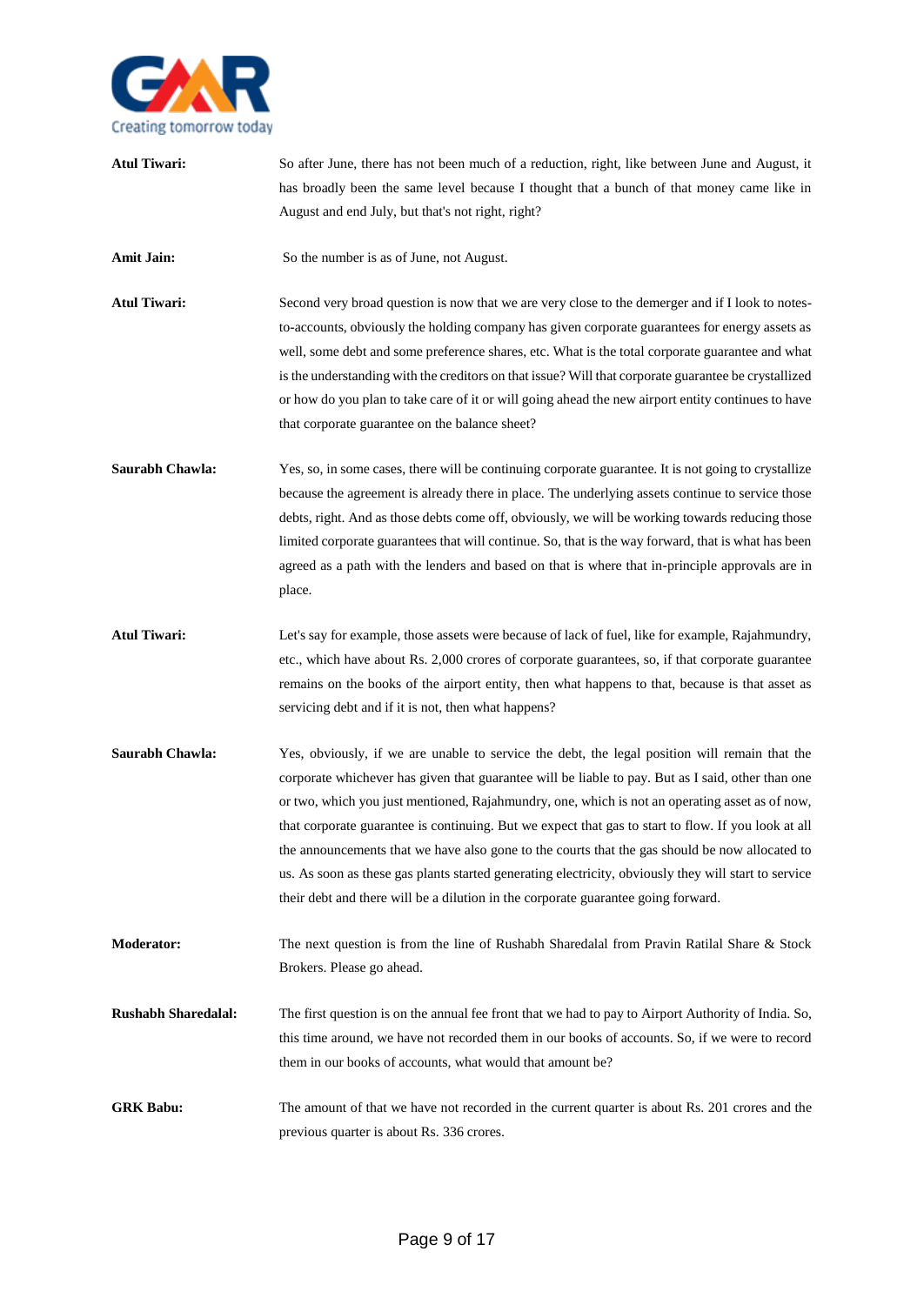

| <b>Rushabh Sharedalal:</b> | So, on an annual basis, would this amount be like 800 to 1000 crores that we were to pay to<br>AAI?                                                                                                                                                                                                                                                                                                                                                                                                                                                                                                             |
|----------------------------|-----------------------------------------------------------------------------------------------------------------------------------------------------------------------------------------------------------------------------------------------------------------------------------------------------------------------------------------------------------------------------------------------------------------------------------------------------------------------------------------------------------------------------------------------------------------------------------------------------------------|
| <b>GRK Babu:</b>           | It depends upon the total turnover of the company. Yes, the last year, the total amount was about<br>Rs. 750 crores. This year if the traffic goes up and the business is good, it could be around Rs.<br>800 crores to Rs. 900 crores.                                                                                                                                                                                                                                                                                                                                                                         |
| <b>Rushabh Sharedalal:</b> | The second question is on the Delhi airport front. So, we have a lot of land parcel around the<br>Delhi airport and as a company we also plan to utilize that land. So how much land are we going<br>to sell in this quarter to properly utilize it?                                                                                                                                                                                                                                                                                                                                                            |
| Saurabh Chawla:            | So, there is no plan to sell any land in Delhi airport during this quarter or this fiscal year. Last<br>year itself we had already through an auction mechanism monetized development FSI of about<br>10 million square feet in two different phases; 5 million in first phase and 5 million in second<br>phase. And in that open auction, Bharti was the best bidder and they have the right at this stage<br>to build out commercial spaces in Delhi Aerocity. But during this year or going forward on an<br>immediate basis, we have no plans to further monetize any of the land parcels in Delhi airport. |
| <b>GRK Babu:</b>           | There may be one land parcel which is Silver Resorts which we have taken back in hospitality<br>district                                                                                                                                                                                                                                                                                                                                                                                                                                                                                                        |
| Saurabh Chawla:            | That's more of adjustment. You're right. Please highlight that.                                                                                                                                                                                                                                                                                                                                                                                                                                                                                                                                                 |
| <b>GRK Babu:</b>           | There is another five acres of the land, which was taken back from the silver resort because they<br>did not pay the fees. Through Court processes have taken back that land parcel. That is likely to<br>come back to the market in this financial year. And maybe we are looking for another four or<br>five acres of monetization before this. That is what as of today plan.                                                                                                                                                                                                                                |
| <b>Rushabh Sharedalal:</b> | One more question on the demerger plans. So, the scheme has been filed with NCLT on 5 <sup>th</sup> of<br>March, but when is the next hearing date for NCLT? And why don't you announce such dates as<br>your corporate announcements on BSE and NSE as a part of good corporate governance?                                                                                                                                                                                                                                                                                                                    |
| Saurabh Chawla:            | Well, honestly speaking, the date has not been announced by NCLT. So, how can I announce it<br>on the NSE and BSE?                                                                                                                                                                                                                                                                                                                                                                                                                                                                                              |
| <b>Rushabh Sharedalal:</b> | No, but you mentioned that you expect to even receive the order by the end of Q3FY'22. So, I<br>am sure that presently we are in Q2 FY'22. So, maybe we are expecting a date to come very soon<br>or are we not?                                                                                                                                                                                                                                                                                                                                                                                                |
| Saurabh Chawla:            | Yes, we are expecting a date to come very soon. And as soon as that date is announced, we will<br>be informing the stock exchanges. There are no two bones about it. So, we have to go as per the<br>pleasure of a judicial court. I cannot predict and pre-suppose what date they're going to<br>announce. We are pursuing the matter. We have filed a petition with NCLT for an expeditious<br>hearing. They have agreed to hear it on an expeditious basis. Hopefully, I think next week, there                                                                                                              |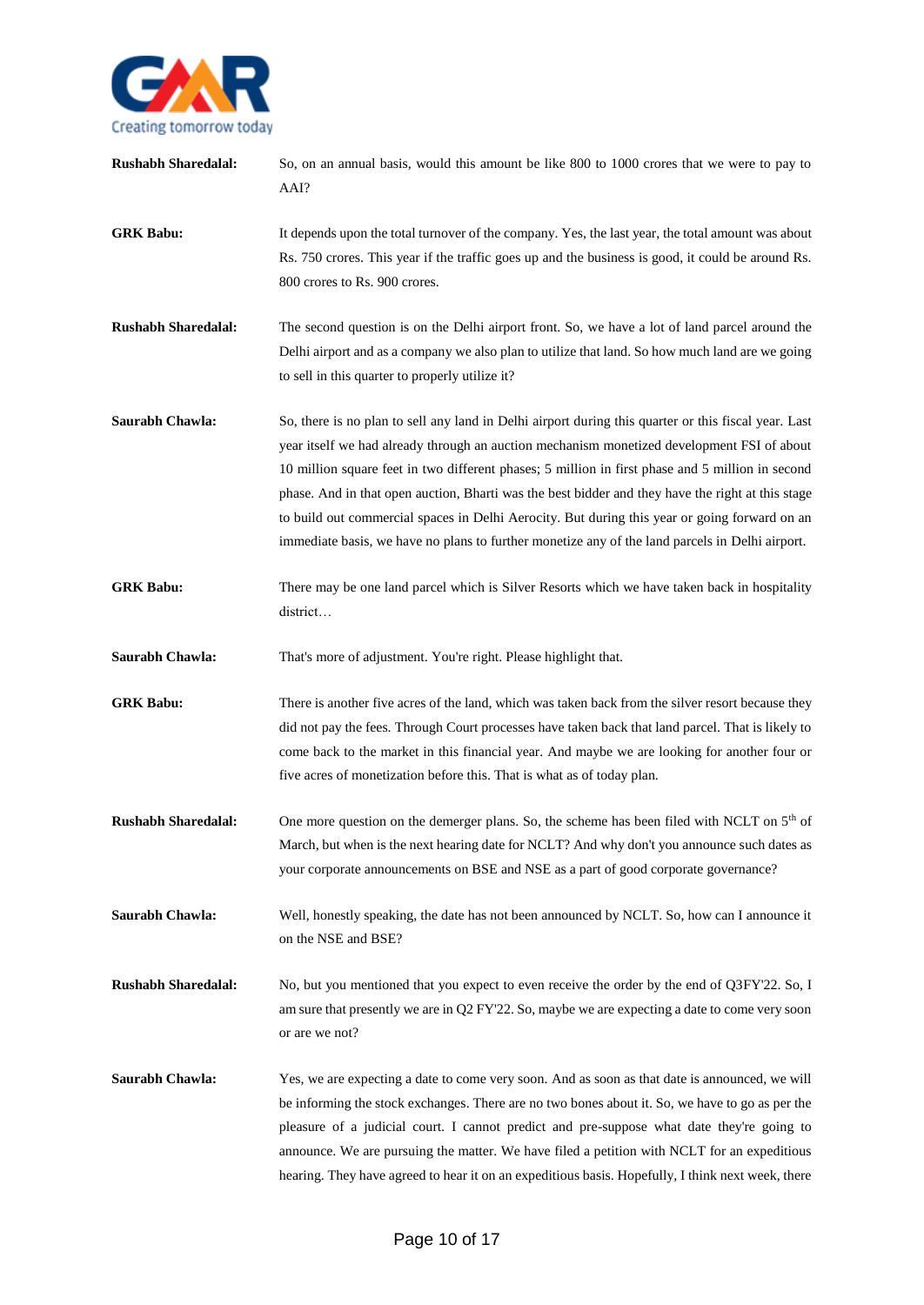

would be some movement by the court to give us an appointed date. As soon as we get it, we will surely let the markets know.

- **Rushabh Sharedalal:** And just one last question on the Kamalanga order that you received on the 6<sup>th</sup> of August. So, what is it exactly about and what is the expected amount that we would receive from that?
- **Ashish Basu:** Basically, this order is regarding coal cost pass-through as you would know Coal India had shortage in coal supply. There was a Presidential directive long back saying if shortages in supply is there and the power producers to meet the PPA requirement and buy coal from the market, the incremental coal cost will be passed through. So, while in our case, there was this added aspect that we had the share of a captive coal mine which also got canceled. So, while we got an order, the cost of coal incurred to bridge the gap of this captive coal mine supply not coming, was not cleared by CERC. After prolonged interpretation and APTEL orders, APTEL had laid down the principle, CERC had challenged that and APTEL has upheld our challenge, which means that we will be able to get reimbursed entire coal cost differential including the carrying costs. This has already been booked in revenue, but the impact will be on the cash flow. In terms of the amount, while it is being reconciled it will be Rs. 150 crores plus okay.
- **Rushabh Sharedalal:** So, we do expect to receive Rs. 150 crores from this order, is my understanding correct?
- **Ashish Basu**: That's very correct, Rs. 150 crores plus.
- **Rushabh Sharedalal:** Last follow up on the Delhi airport. On the annual fee portion of the Rs. 200 crores that you said that we have saved by not providing in the books of accounts and you do mention on your slide #18 of the investor presentation that we use the cash does conserve for additional resources for the current operation. So where is this Rs. 200 crores being exactly used, if you can just highlight some points on that?
- **GRK Babu:** The funds have been used. We have not kept anything separately all the funds. Whatever amount of collections that we have, entire amount has been utilized for our operation. So there is no specific head that has been used but entire cash has been used for our operation.
- **Moderator:** The next question is from the line of Apoorva Bahadur from Investec. Please go ahead.
- **Apoorva Bahadur:** Wanted to understand a couple of things. Firstly, I believe, as part of our deal with ADP, we were supposed to receive 10 billion as earn-outs on achieving EBITDA milestones. So, based on this FY'22 run rate so far, do we expect to meet this milestone for the year and receive the due amount?
- **Saurabh Chawla:** Yes, so, we are expected to get about Rs. 1,060 crores in totality as cash earn outs and this is divided into three years, so we will not get the full Rs. 1,060 crores this year if we achieve those milestones. Every year it will be tested with the EBITDA that is achieved for that respective year and then the earn out will be determined. As on date, we expect a part of that earn out to come based on the current trend lines that we have for this current fiscal year.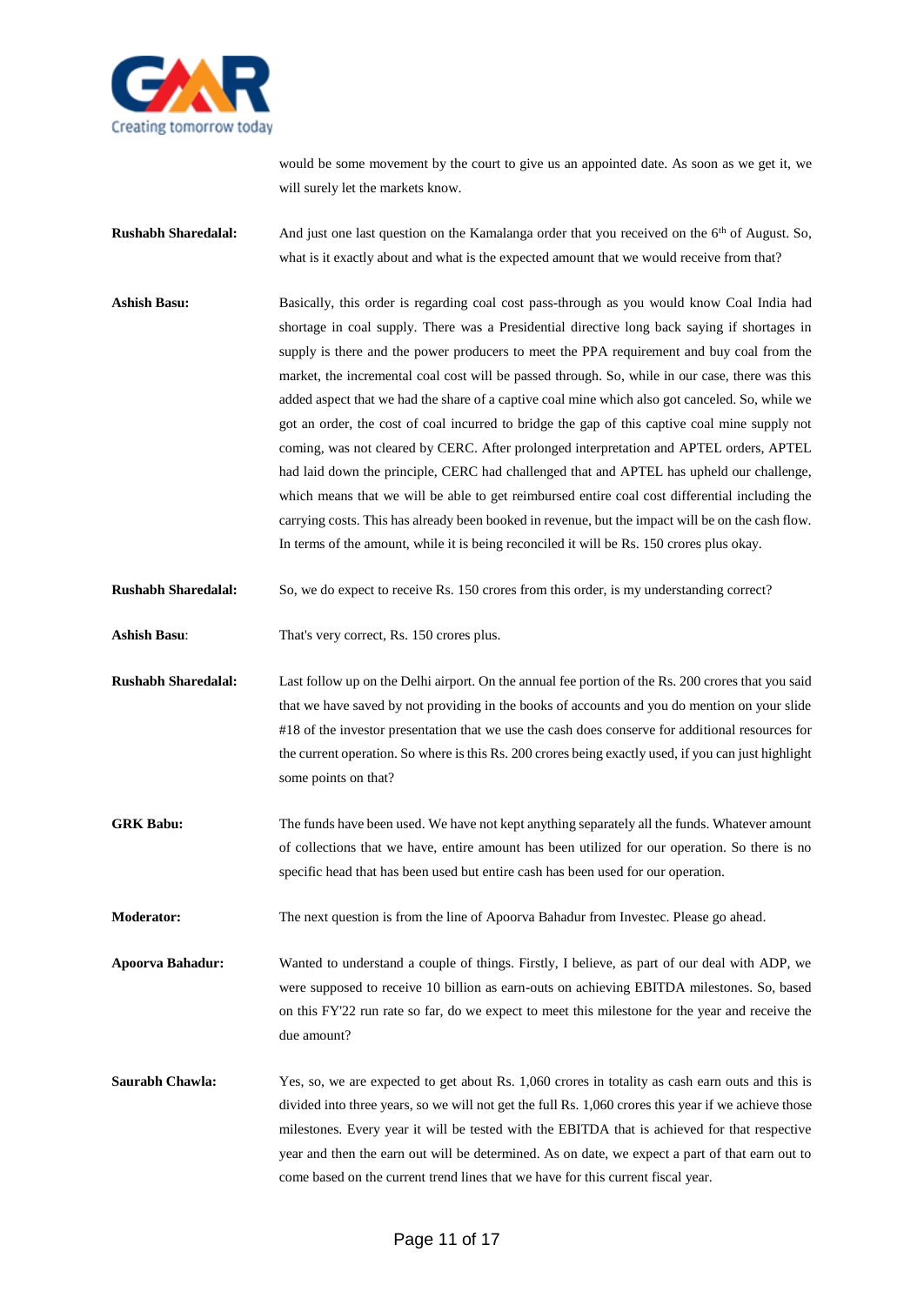

| Apoorva Bahadur:        | And this trendline is existing for the amount under litigation for the AAI fees. In the unfortunate<br>event if we do not get that AAI litigation our way, so currently, we're not booking as part of the<br>revenue share, and if we have to reverse that, even then are we eligible for the earn out?                                                                                                                                                                                                                                                                                                                                                                                                                                                                                                                                                                                                                                                                                                                                                                                                                                                                                                                                                    |
|-------------------------|------------------------------------------------------------------------------------------------------------------------------------------------------------------------------------------------------------------------------------------------------------------------------------------------------------------------------------------------------------------------------------------------------------------------------------------------------------------------------------------------------------------------------------------------------------------------------------------------------------------------------------------------------------------------------------------------------------------------------------------------------------------------------------------------------------------------------------------------------------------------------------------------------------------------------------------------------------------------------------------------------------------------------------------------------------------------------------------------------------------------------------------------------------------------------------------------------------------------------------------------------------|
| Saurabh Chawla:         | We'll have to test it at that particular point of time. As on date, yes, as I said, even if we were to<br>adjust that, we will achieve that earn out. But we really cannot give a full guidance because there<br>is always a possibility of a third wave and some impact come into play. Little uncertainty over<br>there. In our belief, with respect to our litigation, on the force majeure, we are on a very strong<br>footing. I would urge you to read the OMDA. The OMDA will clearly state that it is at the<br>election of the concession entity, it's not dependent upon an agreement that is to be agreed by<br>the government or by the regulator or AAI over here, it at the selection and purely from any<br>judicial stance, the defense that is being put up by airport authority is not great at law. But yes,<br>we can't decide for any arbitral authority or a judicial authority. As and when that decision<br>comes, it will be clear at that particular point of time. I also want to highlight, last year, the<br>government itself had declared force majeure conditions, right. So after declaring force majeure<br>conditions, they cannot go back on their own declaration. So I just wanted to highlight that aspect<br>also. |
| Apoorva Bahadur:        | When, during the year, is this cash expected to be accrued for this cash earn out. Typically, I<br>believe, it will be at the end of the FY'22?                                                                                                                                                                                                                                                                                                                                                                                                                                                                                                                                                                                                                                                                                                                                                                                                                                                                                                                                                                                                                                                                                                            |
| Saurabh Chawla:         | Yes, it will be at the end of the fiscal year, the accounts will be drawn up, EBITDA levels that<br>have been agreed will be tested, and then that earn out which is accrued for that particular year<br>will be paid out. And it is also a range. So it's not digitally zero and one. So if it is within that<br>range and let's say you achieve 70% of within that range, then you get 70% of the cash that is<br>supposed to accrue to you.                                                                                                                                                                                                                                                                                                                                                                                                                                                                                                                                                                                                                                                                                                                                                                                                             |
| Apoorva Bahadur:        | Currently, you are meeting the 100% requirement?                                                                                                                                                                                                                                                                                                                                                                                                                                                                                                                                                                                                                                                                                                                                                                                                                                                                                                                                                                                                                                                                                                                                                                                                           |
| Saurabh Chawla:         | Currently we are, but let's keep our fingers crossed and that we are primarily meeting because<br>of the MAF dispensation.                                                                                                                                                                                                                                                                                                                                                                                                                                                                                                                                                                                                                                                                                                                                                                                                                                                                                                                                                                                                                                                                                                                                 |
| <b>Apoorva Bahadur:</b> | On the AAI fees front, how much is the total amount which is under litigation, I believe Rs. 200-<br>odd crores this quarter and Rs.330 crores previous one, the first 400 crores previous one - I think<br>Rs. 1,000-odd crores?                                                                                                                                                                                                                                                                                                                                                                                                                                                                                                                                                                                                                                                                                                                                                                                                                                                                                                                                                                                                                          |
| <b>GRK Babu:</b>        | No, till June it is about Rs.537 crores and July and August all put together maybe around Rs.700<br>crores.                                                                                                                                                                                                                                                                                                                                                                                                                                                                                                                                                                                                                                                                                                                                                                                                                                                                                                                                                                                                                                                                                                                                                |
| Apoorva Bahadur:        | So you mentioned that at Hyderabad we have entered into a realty agreement with Boston<br>Living. Can you share how much is the recurring income from this?                                                                                                                                                                                                                                                                                                                                                                                                                                                                                                                                                                                                                                                                                                                                                                                                                                                                                                                                                                                                                                                                                                |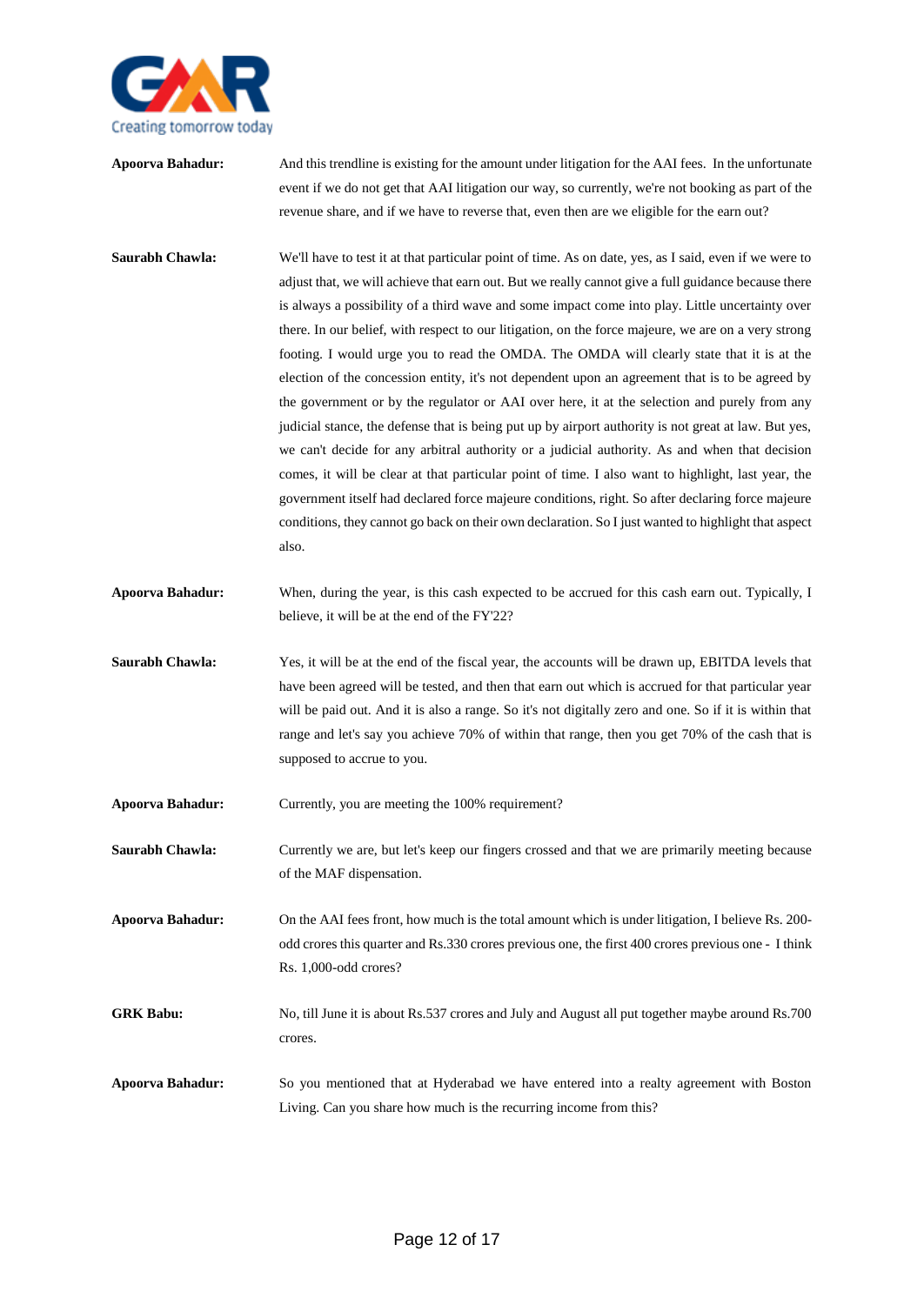

- **GRK Babu:** It is a license fee concept where the airport operator will get the money in upfront. The valuations, I don't have exact number, we can let you know. Otherwise, on year-on-year basis, there will be a nominal income.
- **Apoorva Bahadur:** So, it will be an upfront payment

**GRK Babu:** Yes

**Apoorva Bahadur:** Also, wanting to know on this PT GEMS doing quite well over there. Obviously, the coal price support is very, very strong. We have roughly around USD 150 million in dividend over the last year and this currently. How do we intend to use that cash and where can be used that cash, can we bring it to India given tax is quite high if I'm not wrong?

**Saurabh Chawla:** So the investment in PT gems was also a leverage investment. So we had taken an offshore loan or our subsidiary offshore had taken a loan to put that investment, it was almost \$ 500 million. Today, that number is down to about \$ 250 million. Primarily, all the dividend proceeds that come are going towards servicing the interest and principal payments of that loan. That's the current usage. But we expect given the trend lines that we see and the agreement with our majority partner, there is to maximize dividend flows to both the shareholders. We expect that actually surplus cash to start accruing to us next two and a half years. We're also working towards actually refinancing that loan to see if we can term out that liability through an international bond issuance that we are trying to evaluate. Nothing concrete right now, but that is something that given the current momentum in the debt capital markets all over the world, can we do something of that type, that is also under evaluation. So, if we succeed in that, then then there'll be a decent flow of dividend coming back to the corporate. But it's a very valuable asset, PT GEMS as an investment and we feel quite good, we had been patient for its performance to start flourishing, and as we've seen over the last 12 to 18 months, we can see very good trend lines, and these trend lines are honestly speaking, will continue to improve given the demand that we have from China and other emerging markets, developing markets, and also the spat between China and Australia, where China is not procuring its contracted supplies from Australia. So given these trend lines, there is buoyancy as far as this business is concerned.

**Apoorva Bahadur:** If I'm not wrong, we were looking to monetize this last quarter. So any progress on that?

**Saurabh Chawla:** No progress as of now, we always are open to any suggestions, any offers, but nothing concrete has emerged so far.

**Apoorva Bahadur:** This is on the government's cap on air capacity. So, if there were to be no cap, how do you see the recovery emerging?

**Saurabh Chawla:** It will be much faster if there is no cap on capacity and there is no cap on pricing. You see that will allow more aircrafts to fly, ATMs will go up, dynamic pricing, people will of course, seek the best price, people who plan well in advance will pay reasonable amount and people who are last minute travelers will pay a higher amount. So I think while the government has opened up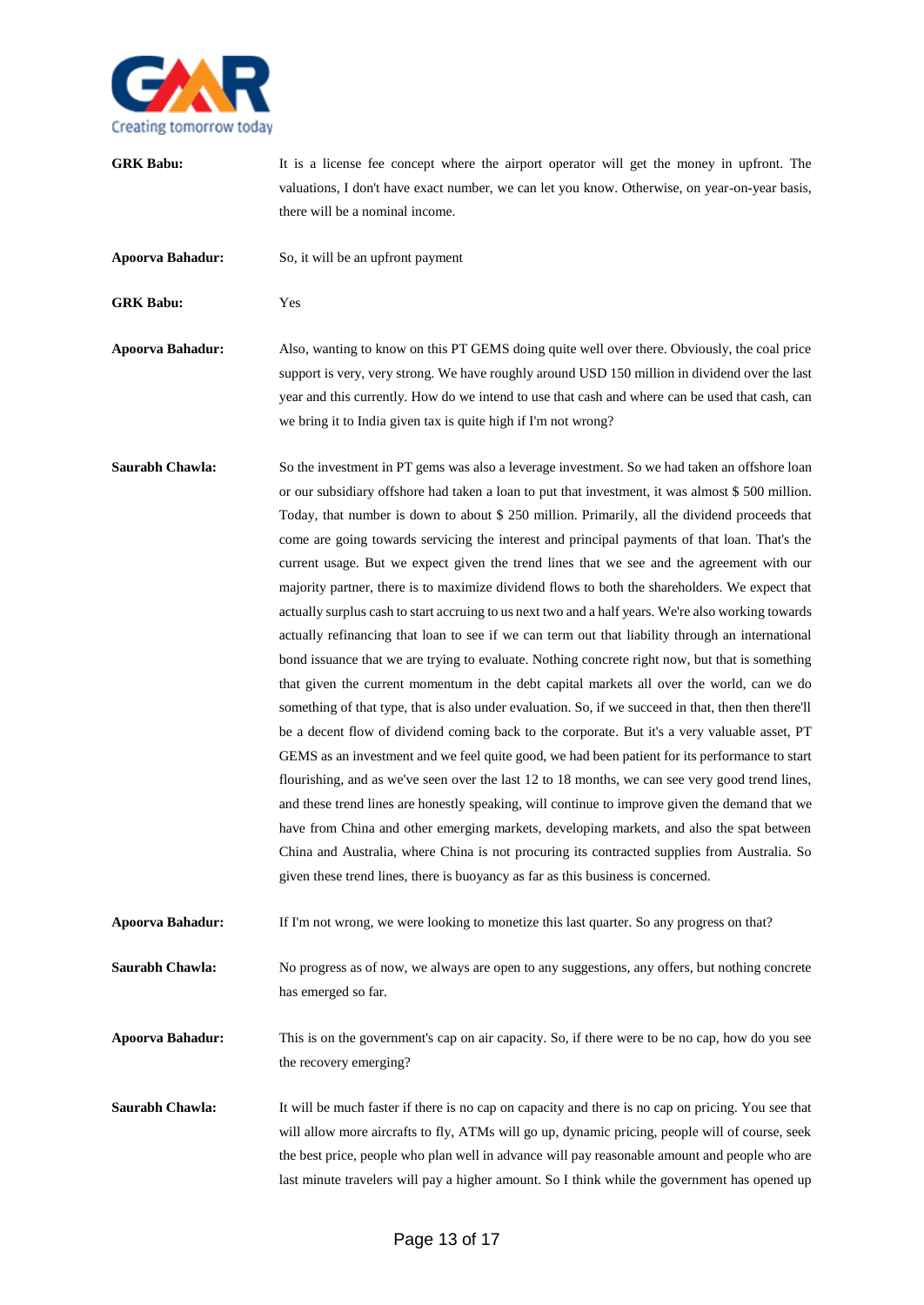

capacity of bringing it up to whatever 72.5% I think, personally our take is that they should remove the cap on the capacity.

**Moderator:** Next question is from the line of Shricharni from Srii Capital. Please go ahead.

**Shri Charni:** So this question is regarding progress on Goa airport. As per earlier communication, you mentioned that the Goa airport is ready to be scheduled by August 2022. But as per your latest presentation, there is only 1% progress each month from May to June and then to July, that is from 33% to 34% and then to 35%. So still 65% is pending. Are we on track to complete it in the next 12 months?

**Saurabh Chawla:** You want to highlight about the monsoons in Goa?

**Saurabh Chawla:** I hope you know that the intensity of monsoons in Goa is quite high. So during this period of time, usually we do not have much progression on the construction activity. But as soon as the monsoon starts to subside, then the construction activity will pick up.

**Shri Charni:** My second question is, we have approximately 1,700 acres of land in Hyderabad and Delhi airport. And if I'm not wrong, we're operating these airports from around 10 to 15-years. You mean to say that this land is vacant from 15 years without utilizing and then the land lease is going to expire by 2068, means we wasted 15 years of time, and is my understanding, right?

**Saurabh Chawla:** No, your understanding is absolutely wrong. You're absolutely right from the time aspect of it, we have another 50, 55 years to monetize the land and earn these rentals from it. But real estate is not a commodity business, real estate is a business where you have to work hard to make the land mature before you start to monetize, and it takes time to create mature parcels of land. That's why these are very long cycle businesses. Investors who really make big money in real estate are not public market investors because they are on the very short end of it, they look at only next few quarters of earnings. But when the asset matures, then it makes great sense for them. Private investors make much more money because they have patient capital to look at four to five years tenure on any real estate development. So as we speak now, our strategy was more as a landlord in Delhi. We leased out a land and earned lease rentals out of it. Now, that land has matured and hence the next round of monetization, you're seeing much compelling values coming to Delhi airport. Although Hyderabad airport is still behind the curve as far as creating a mature land parcel over there, but Delhi is slightly ahead. In next 10-years' time you will see most of these land parcels being fully developed. And that's where the next trend line of your earning of lease rentals will really kick in, in large quantities.

**Shri Charni:** My third question is during GMR and ADP deal, if I'm not wrong, in one of our investors' presentation, you mentioned that ADP has an access of getting loans at a rate of 1% and subsequently, we will also get access to cheaper funds. Why are we still raising capital at high interest rates?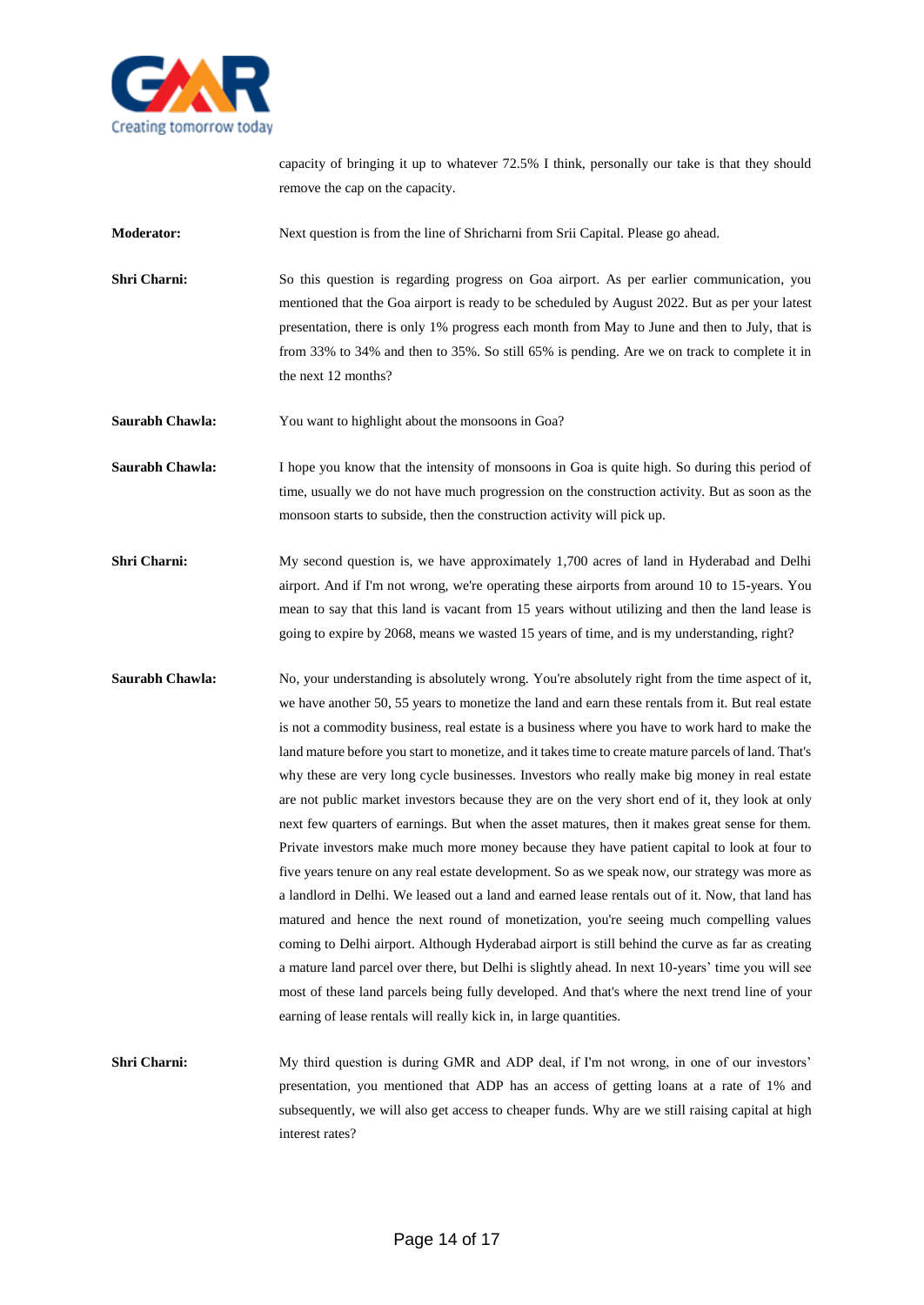

| Saurabh Chawla:         | Well, I'm sure you also know that ADP is also an airport operating entity, correct. Their main<br>airports in France are also shut down during the current pandemic. In these circumstances, no<br>management will give out loans when their own house is burning. So, first, they will stabilize<br>their own businesses and then look at expanding or allocating more capital to their other<br>businesses or subsidiaries or joint ventures. As on date, if you look at, last whole year of ADP,<br>they were at a much worse position. They also had to raise substantial amounts of capital in the<br>debt capital markets. I think if my memory is right, they have raised almost $65$ -odd billion from<br>international capital markets just to maintain their own liquidity levels in shutdown airports,<br>right. Would the management give out a loan when they themselves in need of liquidity? No.<br>But yes, in normal circumstances, that was an agreement and they stand by that agreement if<br>tomorrow the COVID conditions abate and traffic is rolled out in normal circumstances, our<br>strategic relationship, these agreements that we have with them will be surely met. |
|-------------------------|-----------------------------------------------------------------------------------------------------------------------------------------------------------------------------------------------------------------------------------------------------------------------------------------------------------------------------------------------------------------------------------------------------------------------------------------------------------------------------------------------------------------------------------------------------------------------------------------------------------------------------------------------------------------------------------------------------------------------------------------------------------------------------------------------------------------------------------------------------------------------------------------------------------------------------------------------------------------------------------------------------------------------------------------------------------------------------------------------------------------------------------------------------------------------------------------------------|
| <b>Moderator:</b>       | The next question is from the line of Mohit Kumar from DAM Capital. Please go ahead.                                                                                                                                                                                                                                                                                                                                                                                                                                                                                                                                                                                                                                                                                                                                                                                                                                                                                                                                                                                                                                                                                                                |
| <b>Mohit Kumar:</b>     | Only one clarification. What is the status of Hyderabad tariff order?                                                                                                                                                                                                                                                                                                                                                                                                                                                                                                                                                                                                                                                                                                                                                                                                                                                                                                                                                                                                                                                                                                                               |
| <b>GRK Babu:</b>        | So as far as Hyderabad is concerned, that consultation paper has already come out. So all<br>stakeholders have given their views. We are expecting by end of this month the final tariff order<br>of the Hyderabad.                                                                                                                                                                                                                                                                                                                                                                                                                                                                                                                                                                                                                                                                                                                                                                                                                                                                                                                                                                                 |
| <b>Moderator:</b>       | The next question is from the line of Atul Tiwari from Citigroup. Please go ahead.                                                                                                                                                                                                                                                                                                                                                                                                                                                                                                                                                                                                                                                                                                                                                                                                                                                                                                                                                                                                                                                                                                                  |
| <b>Atul Tiwari:</b>     | The second part of the question on the corporate guarantee that I wanted to find out was, I can<br>see the pro forma balance sheet on your website, is a good idea about the shape of the balance<br>sheet of the airport entity. But any idea about what is the size of corporate guarantee that the<br>airport entity will have given to the rest of the non-airport entity? And out of that corporate<br>guarantee, how much is for the assets which are operational, and how much is for the assets<br>which are not operational as of today?                                                                                                                                                                                                                                                                                                                                                                                                                                                                                                                                                                                                                                                   |
| Saurabh Chawla:         | I think the right time for that question will be once we have the demerger order after the court<br>has given full consideration to the petitions made by all the financial creditors. I've given some<br>insight into that there will be some guarantees that will be continued like Rajahmundry one, but<br>majority of them will not continue, but we have to wait for that period of time for me to give<br>you a much accurate and firm answer on that.                                                                                                                                                                                                                                                                                                                                                                                                                                                                                                                                                                                                                                                                                                                                        |
| Moderator:              | The next question is from the line of Apoorva Bahadur from Investec. Please go ahead.                                                                                                                                                                                                                                                                                                                                                                                                                                                                                                                                                                                                                                                                                                                                                                                                                                                                                                                                                                                                                                                                                                               |
| <b>Apoorva Bahadur:</b> | I am just continuing with the previous question. I'm sorry if I'm harping on this corporate<br>guarantee thing, but just wanted to know this Rajahmundry one guarantee, will this be at the<br>GMR airports level or will it be at GIL level?                                                                                                                                                                                                                                                                                                                                                                                                                                                                                                                                                                                                                                                                                                                                                                                                                                                                                                                                                       |
| Saurabh Chawla:         | So, again, there will be two entities that will be formed in the demerger; one will be GIL and<br>other will be GPUIL. You will see it on our website and also in our presentation will be two                                                                                                                                                                                                                                                                                                                                                                                                                                                                                                                                                                                                                                                                                                                                                                                                                                                                                                                                                                                                      |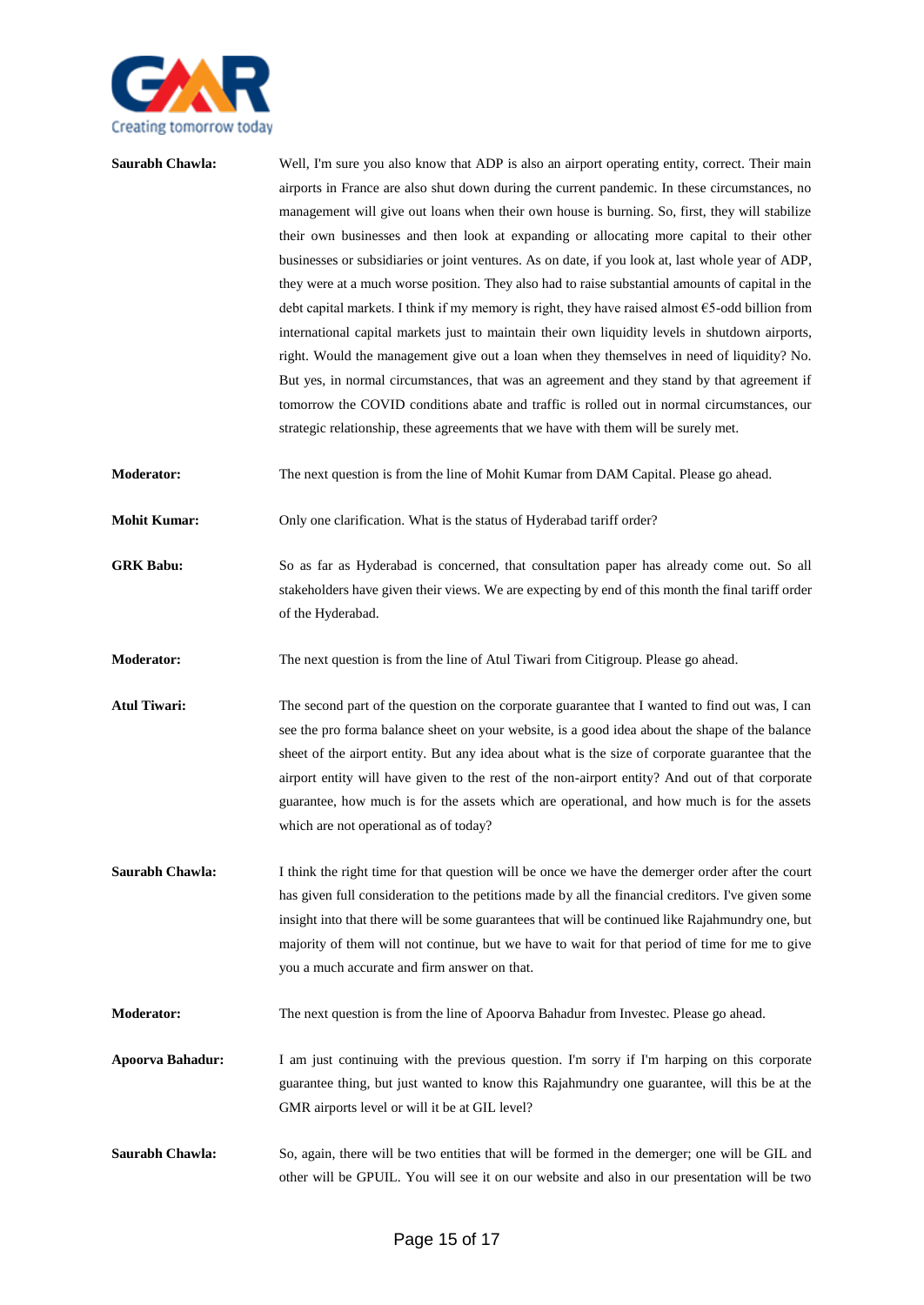

entities that will emerge. Both the entities will be giving the corporate guarantee for any loan that is residing into GPUIL if it is to be given. At a point of time, the guarantee from GIL level, which is the airport entity, that will fall off, and that is where we are continuously working with our vendors so that as the levels of debt comes down, they are able to remove that contingent liability on the airport side of it. But with respect to Rajahmundry, which is what I highlighted earlier, currently it is a plant which is mothball, right, it's not an operating plant. But as soon as it starts to operate and starts to generate its own cash, and reaches a good level of operations, automatically guarantee, not automatically, we are in dialogue with the banks from a principle perspective that guarantee will then get dropped off and the GPUIL guarantee will continue. But these are very early days to talk about specifics. Let the scheme get notified. I can't predict and give you a wrong trend line. I'm just giving you an insight into it.

**Moderator:** Ladies and gentlemen, we will take the last question from the line of Rushabh Sharedalal from Pravin Ratilal Share and Stock Brokers. Please go ahead.

**Rushabh Sharedalal:** Just one clarification. Correct me if my understanding is wrong, but you said that as far as the case regarding the annual fee to AAI that is pending in Delhi High Court is concerned, you said that the  $11<sup>th</sup>$  August hearing is adjourned and now it is on the  $21<sup>st</sup>$  of September, is my understanding correct?

**GRK Babu:** Your understanding is correct. Actually, the Delhi High Court single judge actually have given on 5<sup>th</sup> January 2021 a stay order from payment of annual fee. On that Airports Authority of India have gone to the division bench for appeal. That is what the hearing is postponed to the 17<sup>th</sup> September, 2021.

**Rushabh Sharedalal:** Just one more question again on the annual fee front only. So, you said that the amount that is under litigation is roughly close to 500 crores and as far as our payment that if an outgo come, then it will be close to 800-1,000 crores. So, is it fair to assume that the remaining part of that 800 crores so that is like 250 to 300 crores that will come in our books of accounts at a later part of the financial year?

GRK Babu: The annual fee is payable month-on month basis basing on our turnover, that is 45.99%. What we mentioned was till the last quarter the amount not paid was about Rs. 336 crores, the current June quarter was about Rs .201 crores. Because of the stay that we are having, we continue not to pay, so the amount continues to accumulate. What will be the final amount depends upon when the case will get closed. But estimate is by March, it could be including the last quarter of the last financial year, it can be around Rs. 1,000-1,200 crores.

- **Rushabh Sharedalal:** So, entire amount will be under litigation only, right, so, if we were to pay, then we will have to pay full amount, and if we don't have to pay, then we don't have to pay a single rupee. Now, is the understanding correct?
- **GRK Babu:** The case is reposed of. The thing is now Delhi High Court role is limited to stay order only, but simultaneously there is a tribunal which has already been constituted because it is a dispute that